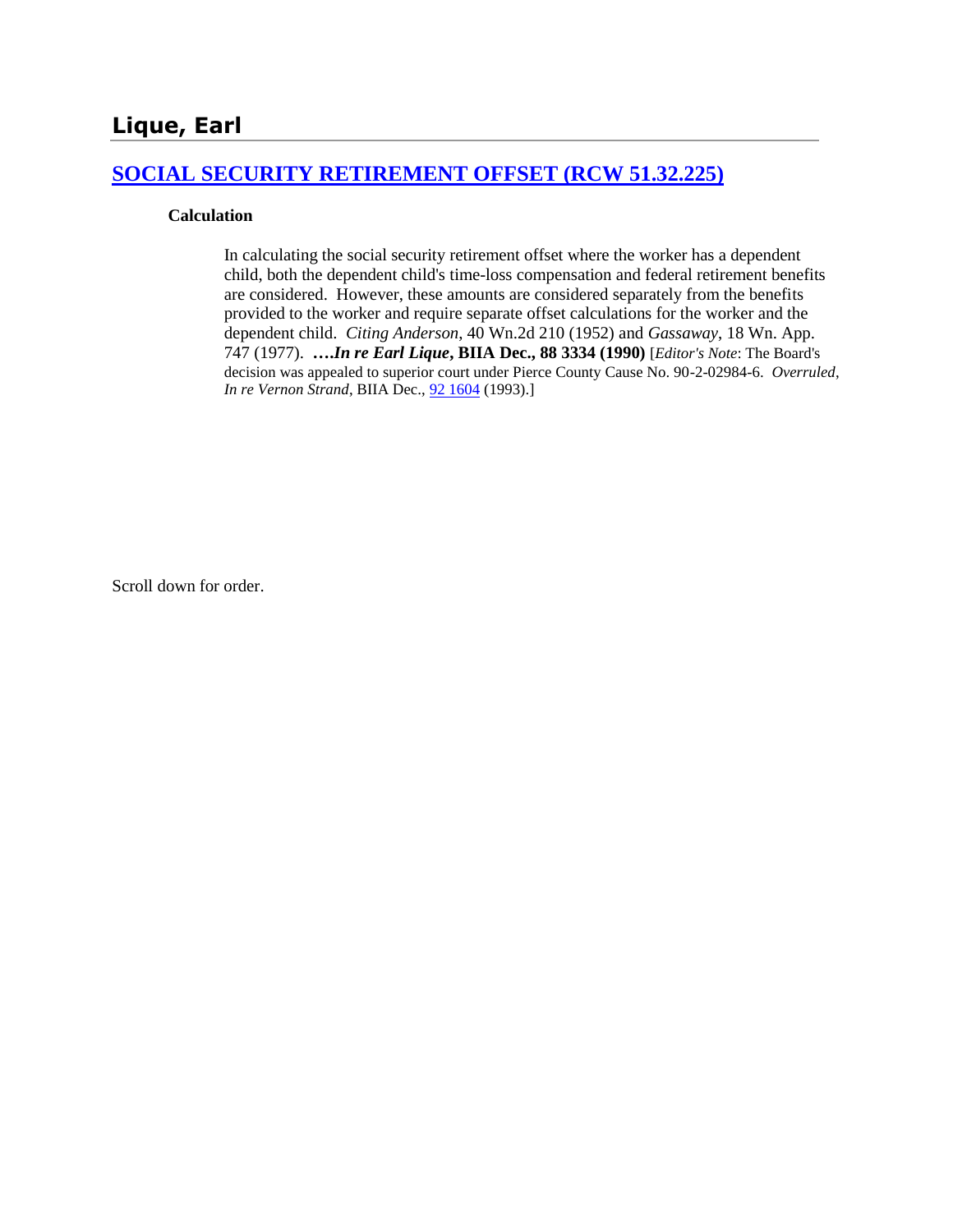#### **BEFORE THE BOARD OF INDUSTRIAL INSURANCE APPEALS STATE OF WASHINGTON**

**)**

**IN RE: EARL F. LIQUE ) DOCKET NO. 88 3334**

**CLAIM NO. G-920873 ) DECISION AND ORDER**

APPEARANCES:

Claimant, Earl F. Lique, by Casey & Casey, P.S., per Gerald L. Casey and Carol Casey

Employer, Fors Farms, Inc.,by L.W. Van Camp, Lay Representative

Department of Labor and Industries, by The Attorney General, per Steve LaVergne, Paralegal; and Loretta Lopez and Maureen A. Mannix, Assistants

This is an appeal filed by the claimant, Earl F. Lique, on August 16, 1988 from an order of the Department of Labor and Industries dated August 4, 1988 which adhered to the provisions of prior orders of the Department dated December 17, 1987 and June 24, 1988, and determined that claimant was not entitled to time loss compensation for the period of January 1, 1988 to June 30, 1988 due to the social security retirement offset, and established a new rate of time loss compensation in the amount of \$108.79, commencing July 1, 1988. The order dated December 17, 1987 had reduced the rate of time loss compensation to zero, effective January 1, 1988, due to the claimant's receipt of social security retirement benefits for himself and one child, and the order dated June 24, 1988 had set a new monthly rate of time loss compensation of \$108.79, effective July 1, 1988, taking into account the claimant's receipt of social security retirement benefits and the termination of his child's social security benefits. **REVERSED AND REMANDED**.

# **PROCEDURAL AND EVIDENTIARY MATTERS**

Pursuant to RCW 51.52.104 and RCW 51.52.106, this matter is before the Board for review and decision on a timely Petition for Review filed by the claimant to a Proposed Decision and Order issued September 14, 1989 in which the order of the Department dated August 4, 1988 was reversed and the matter remanded to the Department with direction to adhere to the provisions of the order dated December 17, 1987, but to pay the claimant time loss compensation benefits in the amount of \$192.49 per month, less prior awards, effective July 1, 1988.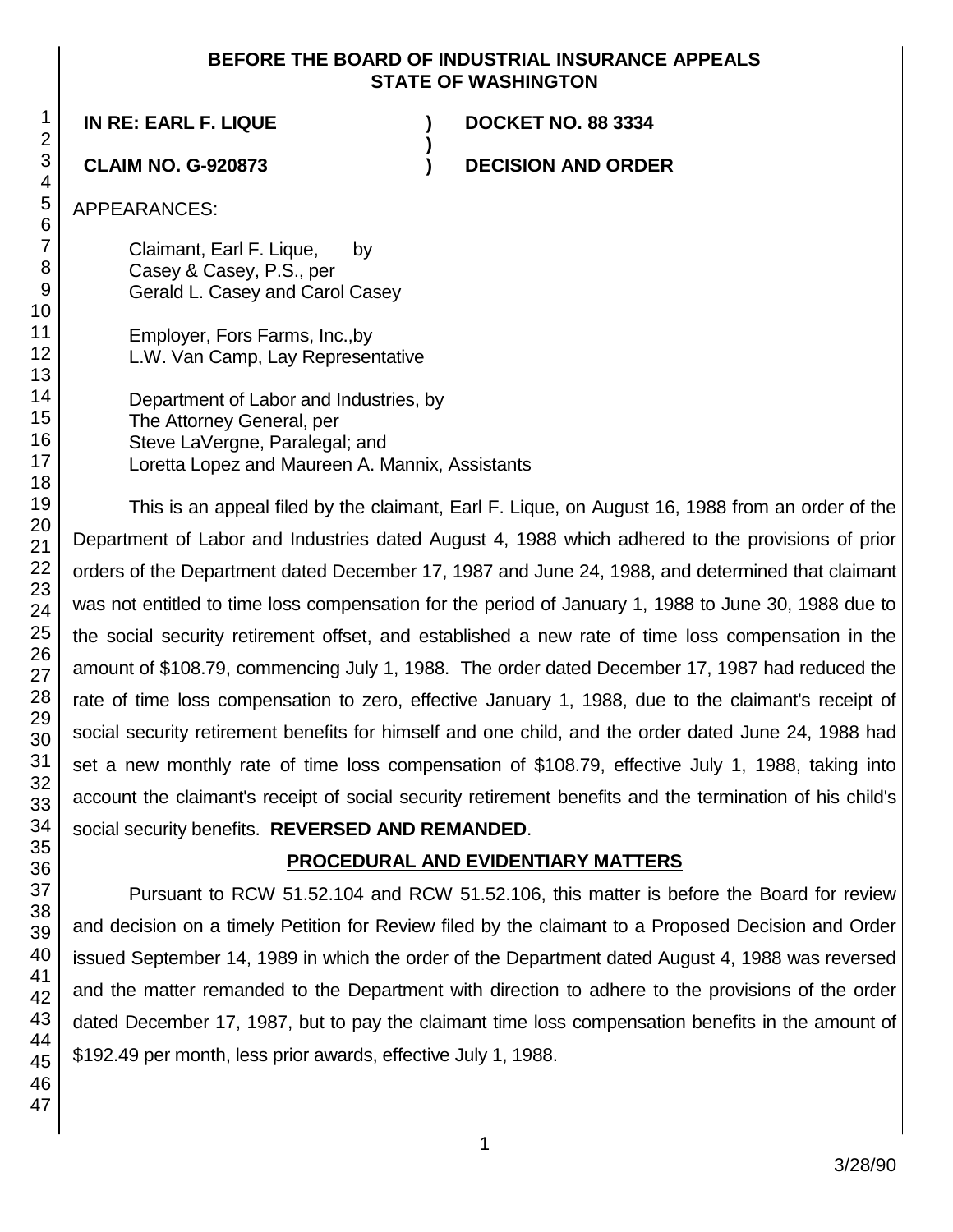The Board has reviewed the evidentiary rulings in the record of proceedings. Exhibit No. 2 was properly certified and authenticated pursuant to RCW 5.44.040 and is admitted to evidence. The Department's objection to the admission of Exhibit No. 2 (Kennedy Dep. at 12) is overruled. We find that no further prejudicial error was committed and all other evidentiary rulings are hereby affirmed.

## **DECISION**

This case involves various issues related to the Department's reduction in the rate of compensation for temporary total disability due to offset for federal social security retirement benefits of the claimant and the claimant's dependent child. The reduction in rate of time loss compensation for persons receiving social security retirement benefits is required by the provisions of RCW 51.32.225.

In addition to one issue which we further discuss below, claimant, Earl F. Lique, raises several issues regarding the social security retirement offset upon which this Board has previously ruled. These involve: the contention that RCW 51.32.225 does not apply to the claimant because he had a vested right in the amount of pre-offset time loss compensation, based on principles of statutory construction involving legislative intent and constitutional allegations; and, the argument that the offset is invalid because the Department has not promulgated regulations governing the same pursuant to the Administrative Procedure Act, Ch. 34.04 RCW. See, In re Lois Oakley, BIIA Dec. 87 3830 (1989). In Oakley, we decided these issues in a manner which is adverse to Mr. Lique. They do not require further discussion here.

The remaining issue involves the actual calculation of the offset. As background we indicate that Mr. Lique sustained an industrial injury on July 15, 1976. His rate of time loss compensation was initially based upon a status of being married and having five dependent children. In December, 1987, this status was corrected to properly reflect that claimant was married, with one dependent child, with a corrected rate of time loss compensation to take effect on January 1, 1988. Exhibit No. 3.

Mr. Lique last worked in April, 1981. He received social security retirement benefits for himself and on behalf of his dependent minor child, beginning March, 1982, until July 1, 1988, when the dependent child turned 18 and her social security benefits became payable directly to her. After July 1, 1988, Mr. Lique received social security retirement benefits to which he alone was entitled. When the Department first applied the offset on January 1, 1988, the Department calculated a "total" offset and began paying no time loss compensation based upon the understanding that the total of the social security retirement benefits received by Mr. Lique for himself (understood to be \$432.00) and his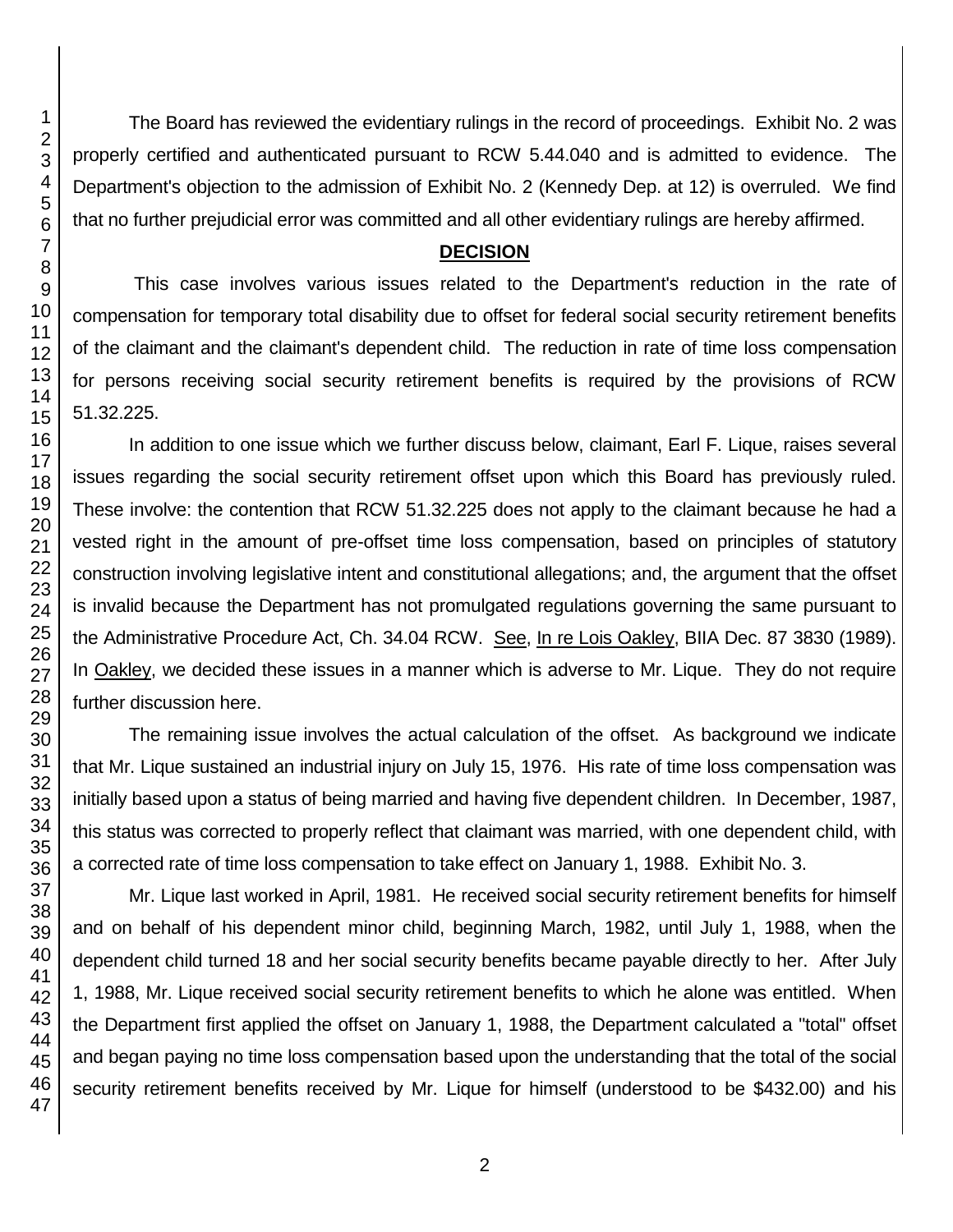dependent child (understood to be \$215.00) was \$647.00, which exceeded the time loss compensation benefit rate of \$602.84.

As is not uncommon in social security offset cases, whether under RCW 51.32.220 or RCW 51.32.225, the facts are extremely difficult to glean from the record. However, it is clear that the \$432.00, \$647.00 and \$602.84 figures are all incorrect. The Department conceded after the presentation of social security adjudicator Victoria Kennedy's testimony on June 28, 1989, that the \$432.00 figure actually should be \$348.30, and this is substantiated by Exhibit No. 2.<sup>1</sup> Thus, the total social security retirement benefits received by father and child which are applicable to offset time loss compensation are \$563.30, not \$647.00.

Furthermore, Ms. Kennedy incorrectly testified that the time loss compensation amount to be offset was \$602.84. As Exhibit No. 3 indicates, the time loss compensation rate from January 1, 1988 through June 30, 1988 was \$529.14. As Ms. Kennedy correctly testified, two percent of the time loss compensation rate is attributable to the child. See RCW 51.32.060. Thus, using the correct figures, \$10.58 of the monthly time loss compensation rate represents the child's portion. Using the corrected figures with the Department's calculation method, the total retirement benefit of \$563.30 would be offset against the total time loss compensation rate of \$529.14, placing Mr. Lique in total offset for the period of January 1, 1988 through June 30, 1988. The Department's proposed method is graphically illustrated as follows:

| \$348.30 |        | \$528.56 |
|----------|--------|----------|
| +215.00  |        | $+10.58$ |
| \$563.30 | $\geq$ | \$529.14 |

Mr. Lique contends that the Department may not consider a minor child's entitlement to social security benefits when calculating the offset required in RCW 51.32.225. He argues that, since the minor child is not totally disabled, that child is not within the offset provisions as contemplated by our legislature. He further attempts to support this argument by suggesting that the language "any worker" in RCW 51.32.225(1) operates in a manner to exclude consideration of the minor child's social security benefits, i.e., the minor child is not a "worker". We disagree with the contention that the minor child's social security benefits play no role in calculation of the offset. The full text of the section which Mr. Lique references reads as follows:

 The Department's policy is to exclude all subsequent cost of living increases applicable to the social security retirement benefit after the date of initial entitlement.

l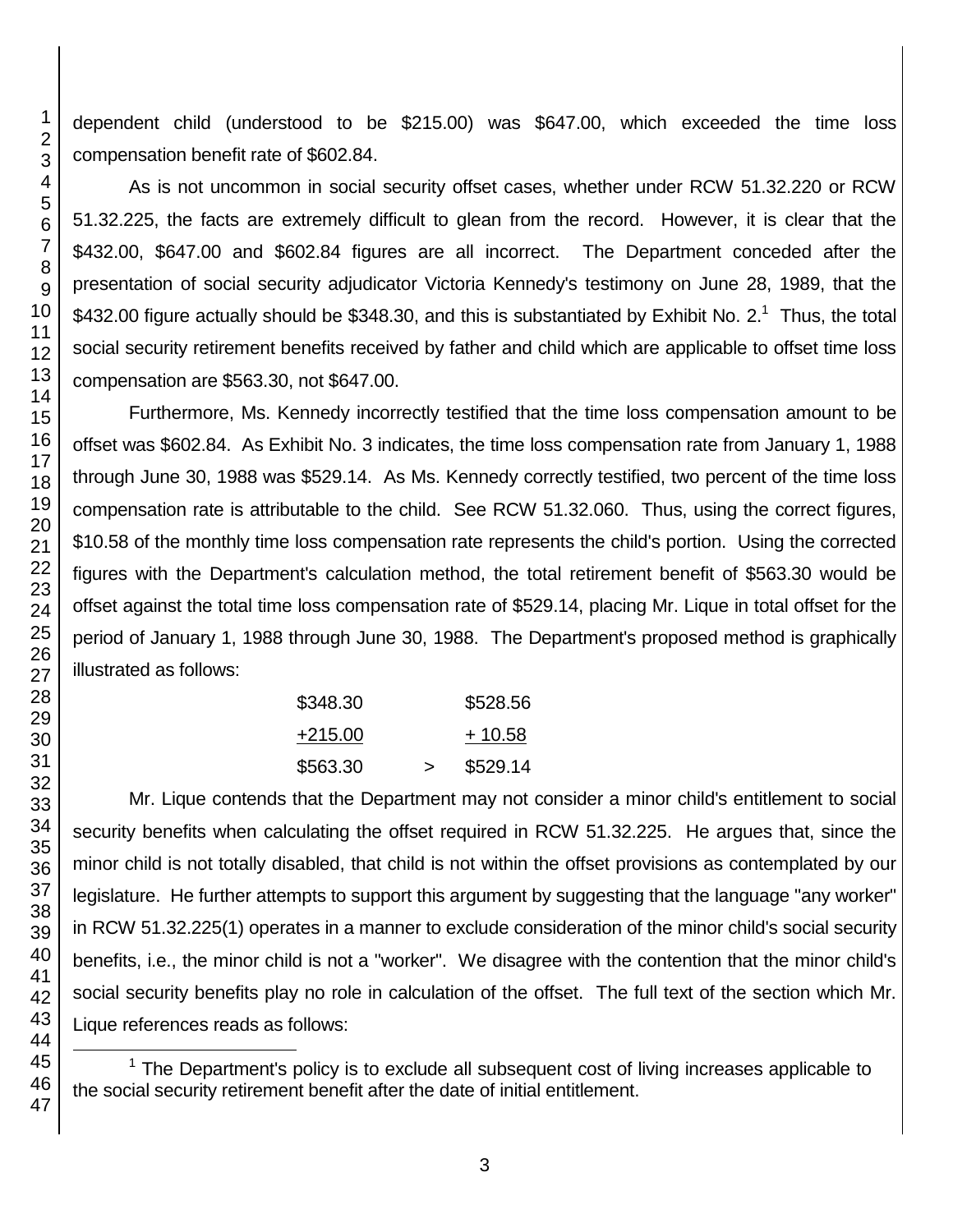For persons receiving compensation for temporary or permanent total disability under this title, the compensation shall be reduced by the department to allow an offset for social security retirement benefits payable under the federal social security, old age survivors, and disability insurance act, 42 U.S.C. This reduction shall not apply to any worker who is receiving permanent total disability benefits prior to July 1, 1986.

## RCW 51.32.225(1). (Emphasis added)

Our reading of the quoted section as a whole does not support Mr. Lique's contention that the minor child's social security benefits should not be considered in computing the offset. The operable language with regard to applicability of the section is clearly " For persons receiving compensation for temporary or permanent total disability" and "social security retirement benefits payable . . ." under Title 42 U.S.C. (Emphasis added) These terms clearly include claimant's dependent child's benefits, both state and federal, within the offset. In contrast, the sentence containing the language "any worker" does not deal with general applicability; rather, the sole purpose of this sentence is to establish a cut-off date, excluding certain workers who were receiving permanent total disability benefits prior to July 1, 1986 from the application of the offset. We are thus convinced, by the plain language of general operability contained in RCW 51.32.225(1), that the social security retirement offset calculation should consider both state time loss compensation and federal retirement benefits payable on behalf of minor children.

However, the manner in which the Department calculated the offset in the present case is not authorized by RCW 51.32.225. The Department may only offset the worker's social security benefits against the time loss compensation benefits which would be payable to the worker if he had no dependent child; and the Department may only offset the dependent child's social security benefits against the additional time loss compensation benefits payable on account of the dependent child status. The Department must calculate and take these offsets separately. This is graphically illustrated as follows:

| \$348.30 |   | \$518.56 |
|----------|---|----------|
| \$215.00 | > | \$10.58  |

Our analysis in this regard, as applied to invalidate the Department's method, is also further supportive of our rejection of Mr. Lique's contention that his minor child's social security benefits should not be considered at all.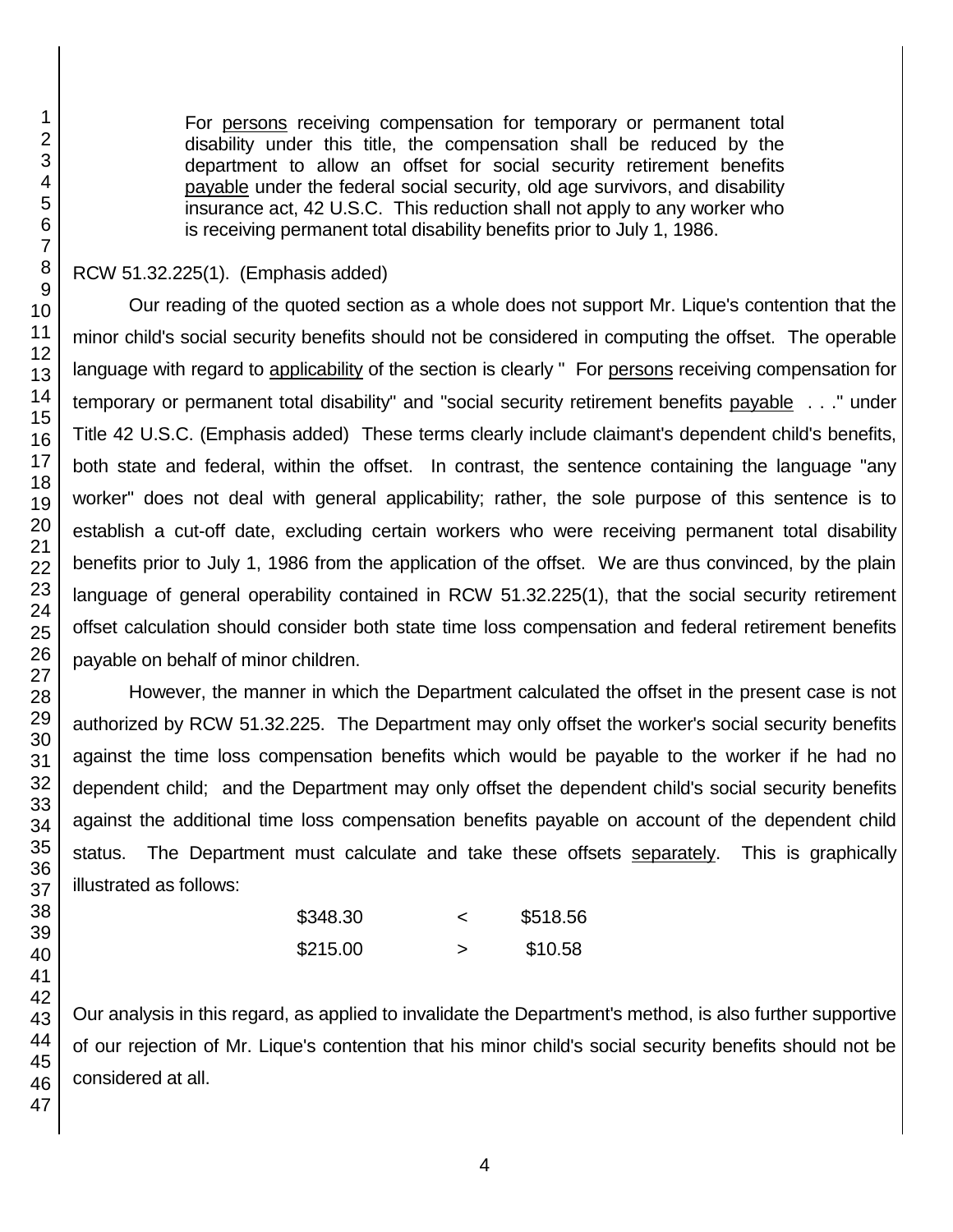Under Title 42 U.S.C., a child's benefits are a separate entitlement payable on behalf of, or to, a child in the child's own right. See, 42 U.S.C.  $\S$  402(d), et seq., and 20 CFR  $\S$  404.350, et seq. Likewise, there can be no doubt that a child's allocation of periodic benefits, whether related to permanent total disability compensation under RCW 51.32.060 or to temporary total disability benefits under RCW 51.32.090, are a separate entitlement of the child, whether paid directly to or on behalf of the child. Anderson v. Dep't of Labor & Indus., 40 Wn.2d 210, 242 P.2d 514 (1952) and Gassaway v. Dep't of Labor & Indus., 18 Wn.App 747, 571 P.2d 966 (1977). In Anderson, the Court ruled that the Department had no right to correct mistakes as to the parent's pension at the expense of the child's pension because "the child's pension is distinct from and not a part of the parent's pension as such". Anderson, 40 Wn.2d at 215. Likewise, in Gassaway, the Court, citing Anderson, rejected the plaintiff-appellant's contention that monthly benefits were to be divided equally among beneficiaries and rather ordered benefits allocated consistent with the derivation under RCW 51.32.050(2). In so holding, the Court observed that RCW 51.32.010 requires that any payments made on behalf of a worker's natural children should be made to the person having legal custody. Gassaway, 18 Wn.App, at 749-750.

The holdings of Anderson and Gassaway compel us to conclude that RCW 51.32.225, which refers to "persons" receiving time loss compensation and social security retirement benefits "payable", mandates two separate offset calculations in the present case. Mr. Lique and his dependent child are separate "persons" who were entitled to separate time loss compensation and social security benefits.

The result in this case is that for the period of January 1, 1988 through June 30, 1988, Mr. Lique's child's social security retirement benefits of \$215.00 are offset against her time loss compensation benefit of \$10.58, placing her in total offset for that period. Mr. Lique's own social security retirement benefit of \$348.30 is offset against his portion of the time loss compensation rate, i.e., \$518.26, resulting in a monthly time loss compensation entitlement of \$170.26 for the period of January 1, 1988 through June 30, 1988. For the period commencing July 1, 1988, the Department now concedes that Mr. Lique should receive time loss compensation at the rate of \$192.48 rather than \$108.79. This is based on the Department's policy of not applying an offset against the child's benefit when the child is receiving a separate check. We assume the difference between the rate of \$170.26 for January 1, 1988 through June 30, 1988 as compared with \$192.48 thereafter is attributable to the state cost of living increase effective July 1, 1988.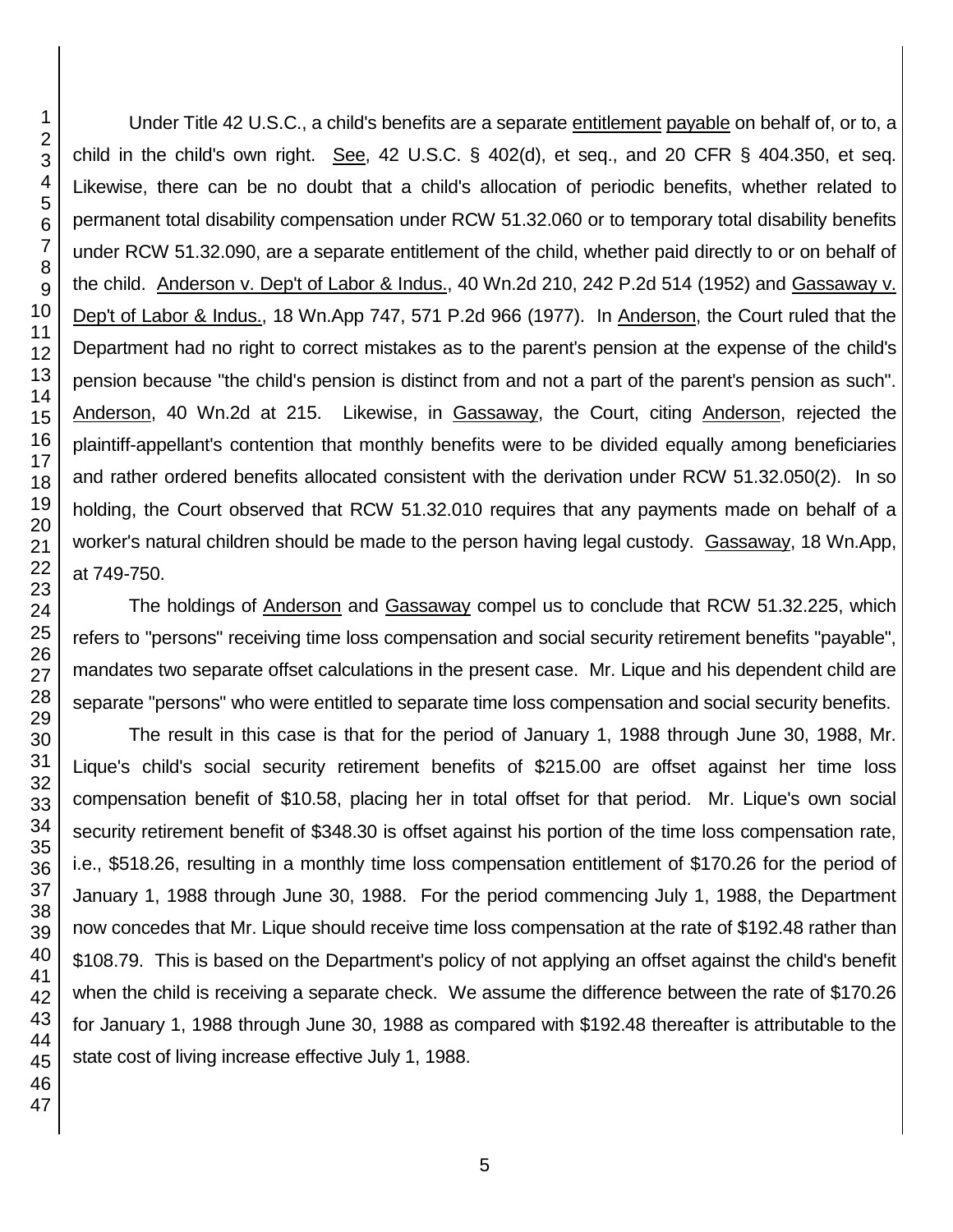The Department order of August 4, 1988 must therefore be reversed and the matter remanded to the Department with direction to pay claimant time loss compensation at the monthly rate of \$170.26 from January 1, 1988 through June 30, 1988 and at the monthly rate of \$192.48 thereafter.

In so deciding, we adopt from the Proposed Decision and Order Finding of Fact No. 1 and Conclusion of Law No. 1. In addition, we make the following Findings of Fact and Conclusions of Law:

## **FINDINGS OF FACT**

- 2. Mr. Lique was not receiving Washington State permanent total disability benefits prior to July 1, 1986.
- 3. During the period of January 1, 1988 through June 30, 1988 claimant's base entitlement to social security retirement benefits, exclusive of cost of living increases, was \$348.30. During that same period, his minor dependent child's base entitlement to social security retirement benefits, exclusive of cost of living increases, was \$215.00.
- 4. During the period of January 1, 1988 through June 30, 1988, claimant's total monthly time loss compensation entitlement was \$529.14, based on a status of married with one dependent child. Two percent of the \$529.14, i.e., \$10.58, constituted claimant's child's portion of the total time loss compensation rate.
- 5. As of July 1, 1988, claimant's child had reached the age of 18 and was no longer a minor. Thereafter, social security payments were made directly to the child, not to Mr. Lique.
- 6. As of July 1, 1988, the Department began to offset claimant's social security retirement benefits, exclusive of his child's federal benefits, against the claimant's time loss compensation entitlement.

## **CONCLUSIONS OF LAW**

- 2. The social security retirement offset of RCW 51.32.225 applies to Mr. Lique because he was not a worker receiving permanent total disability benefits as of July 1, 1986. The offset applies with respect to the state and federal benefits received by Mr. Lique on behalf of himself and his minor child for the period of January 1, 1988 through June 30, 1988.
- 3. The fact that the Department has not promulgated WAC's implementing RCW 51.32.225 does not invalidate the offset.
- 4. The Department incorrectly calculated the offset pursuant to RCW 51.32.225 for the period of January 1, 1988 through June 30, 1988 by offsetting Mr. Lique's and his minor child's combined social security retirement benefits against their combined state time loss compensation benefits. The child's and the worker's state and federal benefits are separate entitlements. The child's federal benefits of \$215.00 must be offset against the child's time loss compensation entitlement of \$10.58,

1